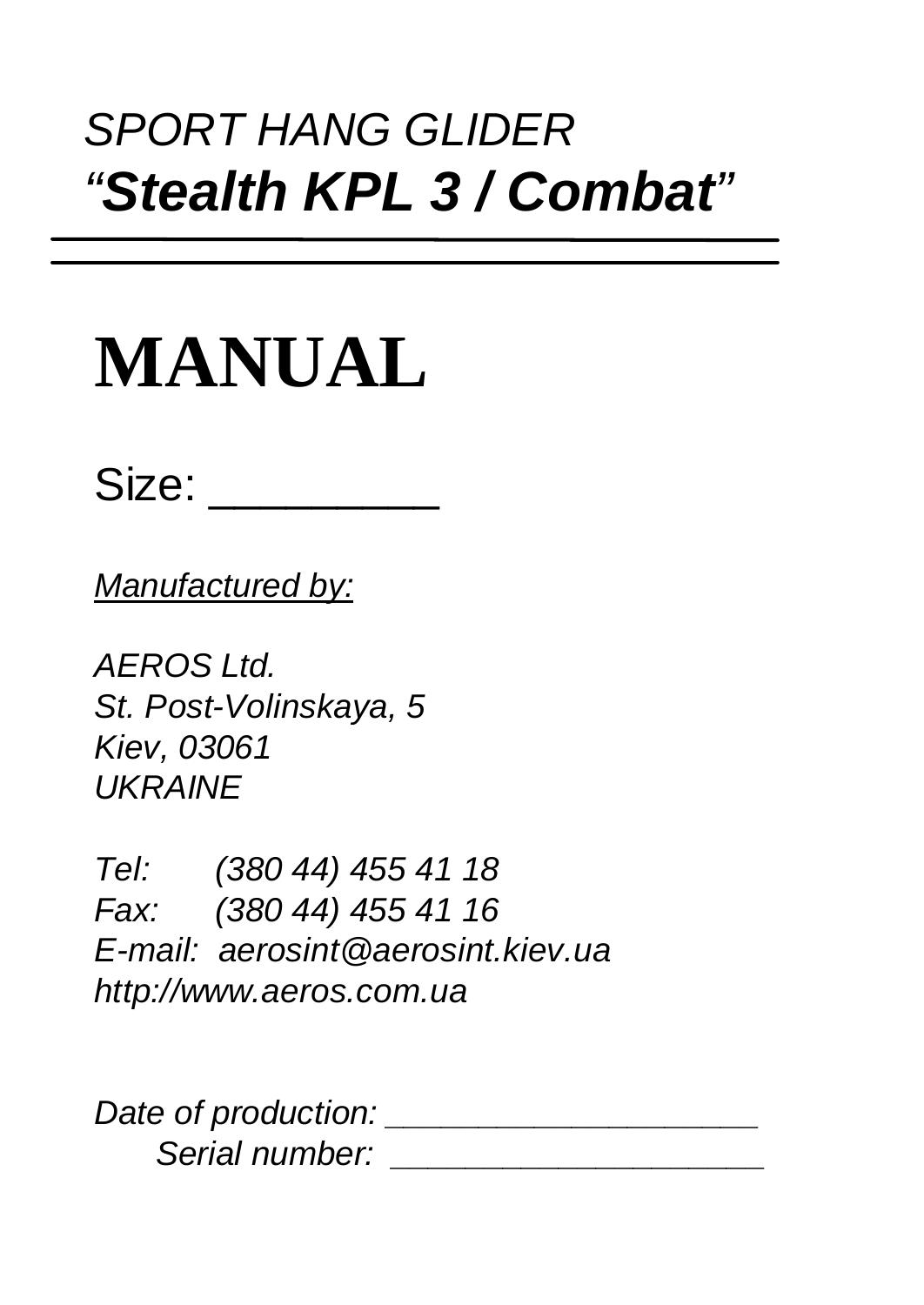#### TABLE OF CONTENTS

|  | 2  |
|--|----|
|  | 2  |
|  | 2  |
|  | 2  |
|  | 2  |
|  | 3  |
|  | 3  |
|  | 7  |
|  | 10 |
|  | 10 |
|  | 10 |
|  | 10 |
|  | 10 |
|  | 11 |
|  | 11 |
|  | 11 |
|  | 12 |
|  | 12 |
|  | 14 |
|  | 15 |
|  | 15 |
|  | 16 |
|  | 16 |
|  | 19 |
|  | 22 |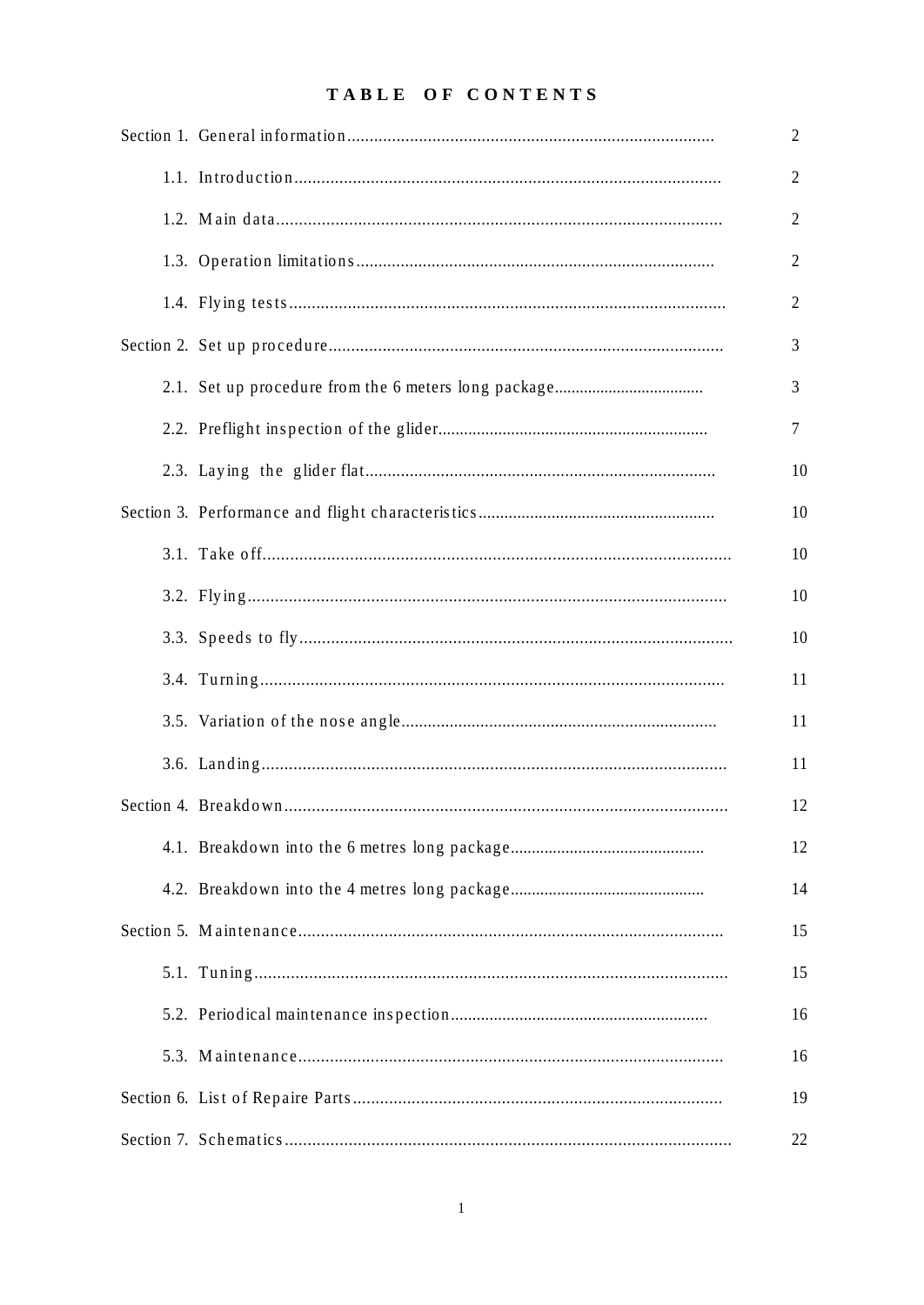#### **Section 1. GENERAL INFORMATION**

#### **1.1. Introduction**

**The Stealth KPL 3 / Combat** hang glider is an advanced product of **Aeros Ltd**. It is aimed at improvement of the modern competitive glider with very high performance combined with maximum safety and comfort.

Please read and be sure you thoroughly understand this manual before flying your **Stealth KPL 3 / Combat**. Be sure you are thoroughly familiar with the set up, break down, preflight and maintenance procedure as described in this manual.

**In case of any doubts or questions contact your local dealers or Aeros.**

#### **1.2. Main data**

The **Stealth KPL 3 / Combat** is a high-performance hang glider designed for foot-launching, soaring and cross-country flight.

|                                   |             | <b>Stealth 14 KPL 3</b> |         | Stealth 13 KPL 3 |  |
|-----------------------------------|-------------|-------------------------|---------|------------------|--|
| Sail area, sq.m. (sq. ft.)        | 14,0        | (151)                   | 13,2    | (142)            |  |
| (f <sub>t</sub> )<br>Wing span, m | 10,45       | (34.5)                  | 9,9     | (32.7)           |  |
| <b>Aspect ratio</b>               | 7,8         |                         | 7,65    |                  |  |
| Nose angle, °                     | $128 - 130$ |                         | 128-130 |                  |  |
| Pilot clip weight optim, kg (lb)  | 80          | (176)                   | 70      | (154)            |  |
| Weight (without bags), kg (lb)    | 35,5        | (78)                    | 33,5    | (74)             |  |
| Breakdown length, m (ft.)         | 4,1/5,9     | (13.4 / 19.3)           | 3,9/5,8 | (12.8/19)        |  |
| Min sink rate, m/sec (ft/min)     | 0,9         | (172)                   | 0,9     | (172)            |  |
| Max glide ratio                   | 15          |                         | 15      |                  |  |

**Stealth Combat 13 Stealth Combat 14 Stealth Combat 15 Sail area, sq.m. (sq. ft.) 13,5 (145) 14,2 (153) 14,6 (157) Wing span, m (ft.) 10,35 (33,96) 10,7 (35,1) 10,7 (35,1) Aspect ratio 7,94 8,06 7,84 Nose angle, ° 129-131 129 – 131 129-131 Pilot clip weight optim, kg (lb)**  $\begin{bmatrix} 70 \\ 40 \end{bmatrix}$  (154)  $\begin{bmatrix} 80 \\ 176 \end{bmatrix}$  (176)  $\begin{bmatrix} 90 \\ 90 \end{bmatrix}$  (198) **Weight (without bags), kg (lb) 34,5 (76) 35,9 (78) 36 (79) Breakdown length, m (ft.) 3,9 / 5,8 (12.8 / 19) 4,1 / 5,9 (13.4 / 19.3) 4,1 / 5,9 (13.4 / 19.3) Min sink rate, m/sec (ft/min) 0,8 (157) 0,8 (157) 0,8 (157) Max glide ratio 15+ 15+ 15+**

#### **1.3. Operation limitations**

|                                                                     |                           |                           | 1.0010 1.01      |
|---------------------------------------------------------------------|---------------------------|---------------------------|------------------|
|                                                                     | <b>13 KPL 3/Combat 13</b> | <b>14 KPL 3/Combat 14</b> | <b>Combat 15</b> |
| <b>Tested load</b>                                                  | $+6/-3G$                  | $+6/ -3 G$                | $+6/-3G$         |
| Wind speed max, m/sec                                               | (27)                      | 12                        | (27)             |
| (mph)                                                               | 12                        | (27)                      | 12               |
| <b>Permissible range of temperature, <math>^{\circ}</math>C</b> (F) | (0/1112)                  | (0/1112)                  | $-15/+40$        |
|                                                                     | $-15/ +40$                | $-15/+40$                 | (0/1112)         |
| Minimum airspeed, km/h                                              | 29-31                     | 29-31                     | $(17-18)$        |
| (mph)                                                               | $(17-18)$                 | $(17-18)$                 | 29-31            |
| Maximum airspeed, km/h                                              | <b>110</b>                | 110                       | <b>110</b>       |
| (mph)                                                               | (68)                      | (68)                      | (68)             |
| Minimum clip pilot weight, kg                                       | (132)                     | 75                        | (176)            |
| (lb)                                                                | 65                        | (165)                     | 80               |
| Maximum clip pilot weight, kg                                       | (198)                     | 105                       | (253)            |
| ( <b>lb</b> )                                                       | 90                        | (235)                     | 115              |

Table 1.2.

Table 1.3.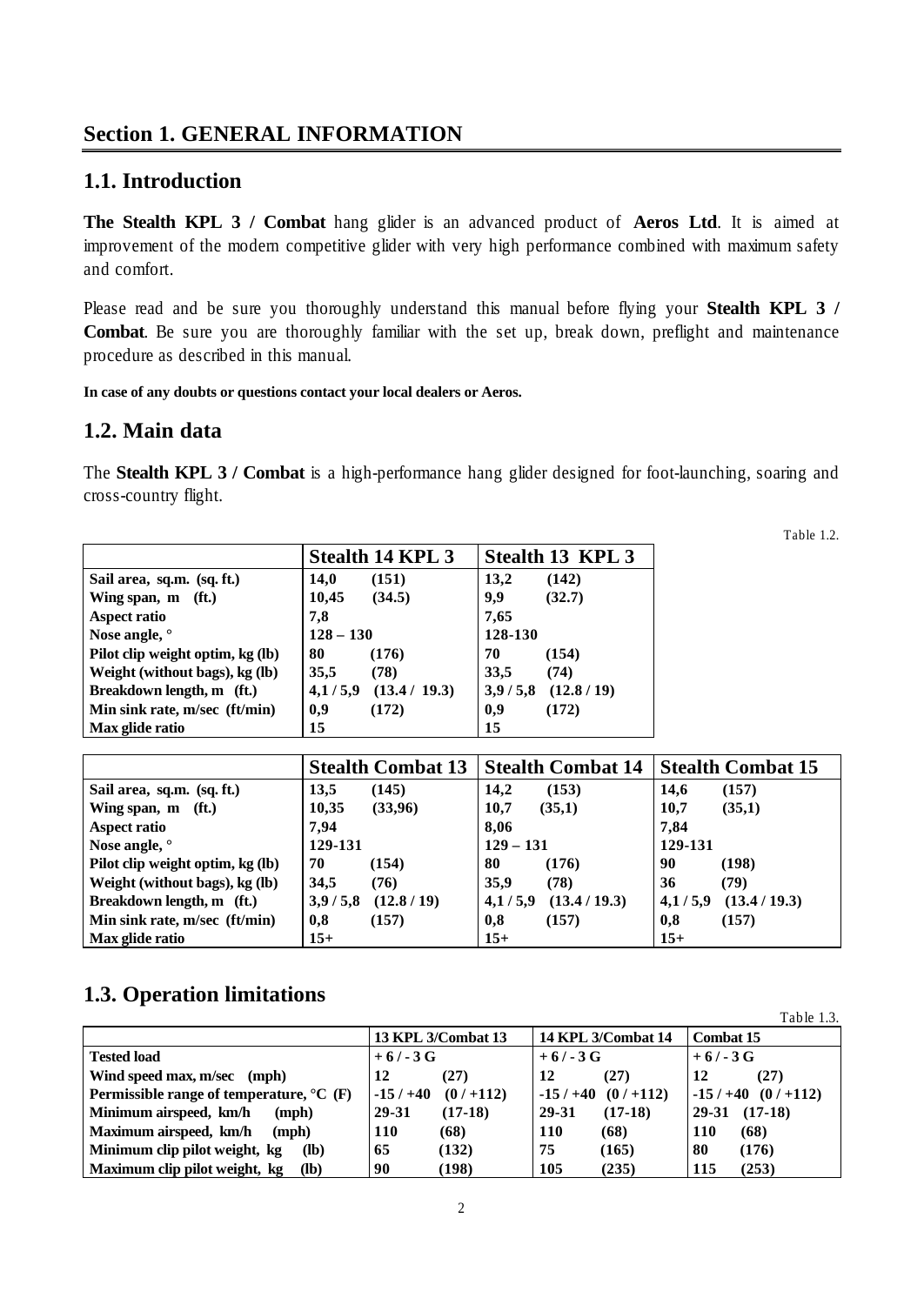After structural, aerodynamic and flight tests, the **Stealth KPL 3 / Combat** has been shown to comply with requirements ( \_\_\_\_\_ certificates No. \_\_\_\_\_\_ for **Stealth** KPL 3 / Combat).

#### **ATTENTION !** *We do not recommend to use Stealth KPL 3 / Combat for motorized and aerobatic flights.*

*Stealth requires recommended pilot proficiency not less than pilot rating +40 hours or equivalent Safe Pro rating.*

We inform you that manufacturer and \_\_\_\_\_\_\_\_\_\_\_\_\_\_\_\_\_\_\_can in no way be responsible for safety of your flight in case of exceeding operation limitations stated above in present manual.

#### **1.4. Flying tests**

|  | Your Hang Glider Stealth |  | KPL 3 / Combat (serial No |  |  | was tested |
|--|--------------------------|--|---------------------------|--|--|------------|
|  |                          |  |                           |  |  |            |

*"Hang glider is airworthy according to present manual".*

Test pilot  $\overline{\phantom{a}}$ 

*NOTES.*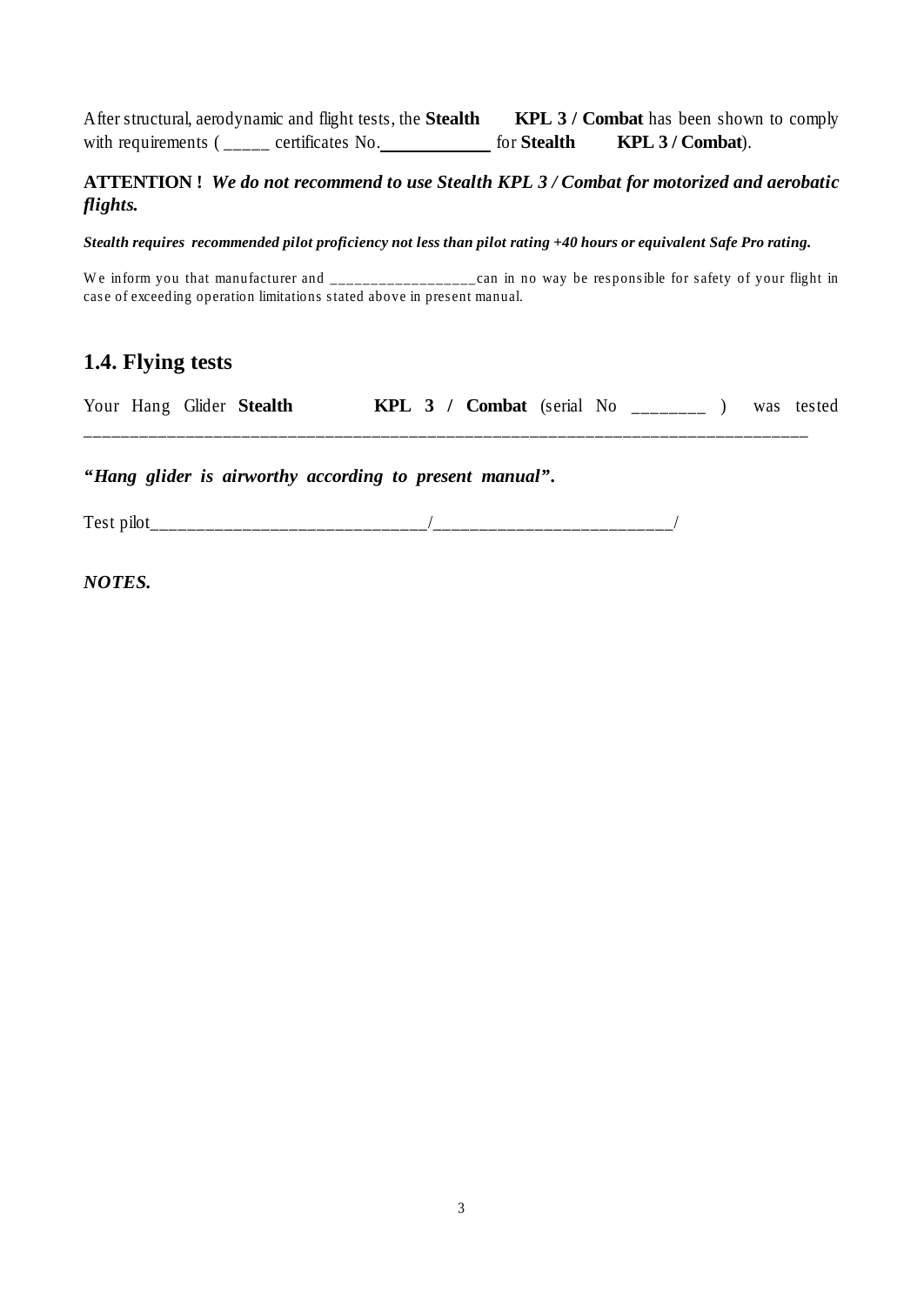# **Section 2. SET UP PROCEDURE**

This manual describes methods, which are distinctive to the **Stealth KPL 3 / Combat**. Procedures, typical for all gliders are described in less detail.

The set up procedure should be carried out on a clean, non abrasive surface.

#### **ATTENTION:** *After each set up procedure you must do a preflight inspection of the glider.*

#### **2.1. Set up procedure from the 4 meters long package**

2.1.1. With the glider in the bag (4 metres long) lay the glider on the ground.

2.1.2. Unzip the zipper. Undo the velcro straps. Remove the batten bags, the speedbar, the aft leading edge tubes (N3) and wing tips from the bag.

2.1.3. Unfold the sail along the leading edge. Attach the aft leading edge tubes (N3) to the forward leading edge tubes (N2) according to the marking (L-left, R-right, marks must be on the top).

2.1.4. While installing the leading edge tubes into the sail, place the washout tips facing forward toward the nose of the wing and along the leading edge tubes (Fig.1). Note: put washout tips outside the sail, through zipper holes. Tighten the sail along the leading edge and put the sail mount webbing into the slot in the end cap.



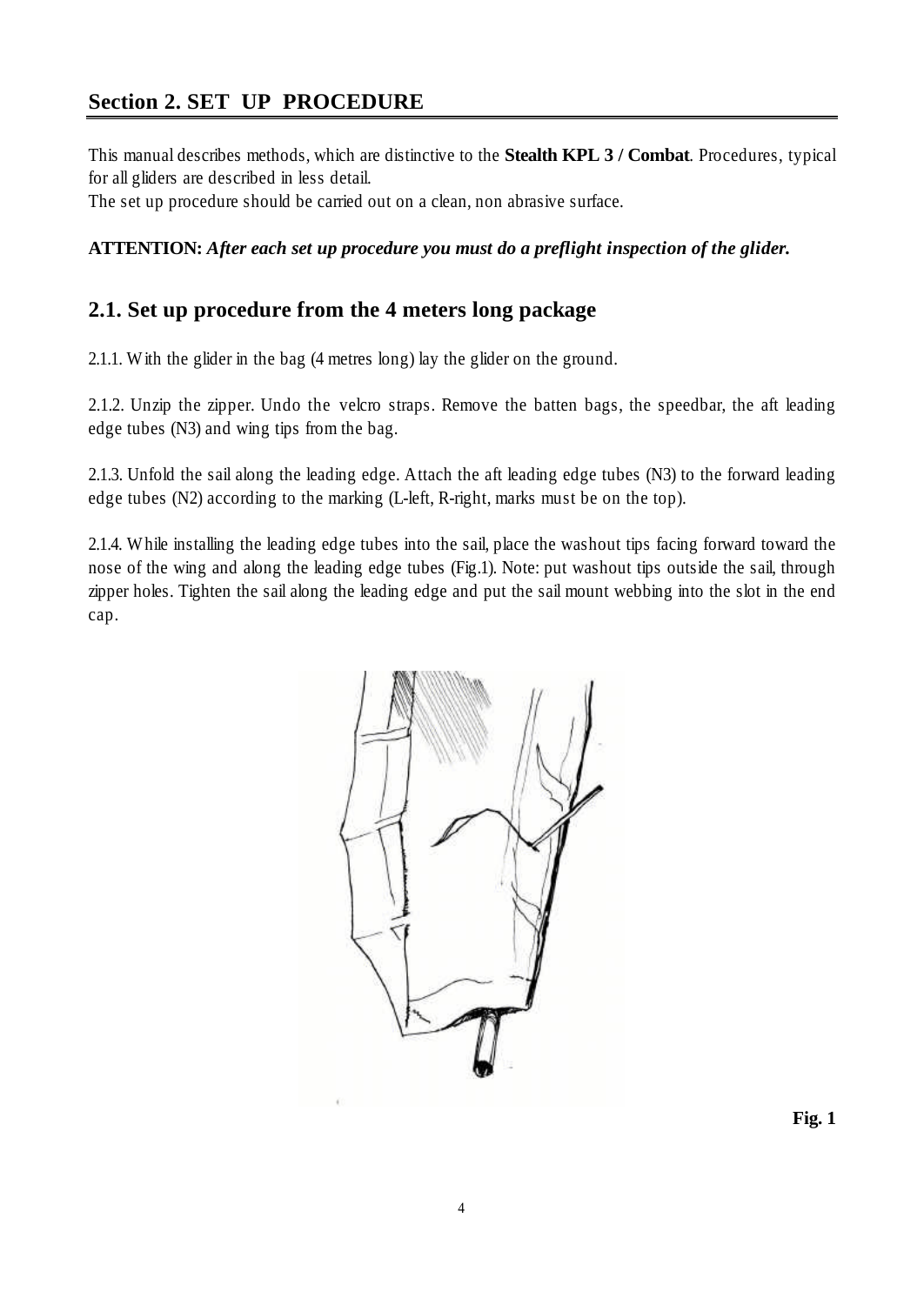2.1.5. Install the dive sticks to the corresponding places on the LE-tube/X-beem junctions. Attach the dive sticks using pins and safety rings (Fig. 2). The dive sticks must be outside of the bottom surface.



#### **FOR STEALTH KPL3**

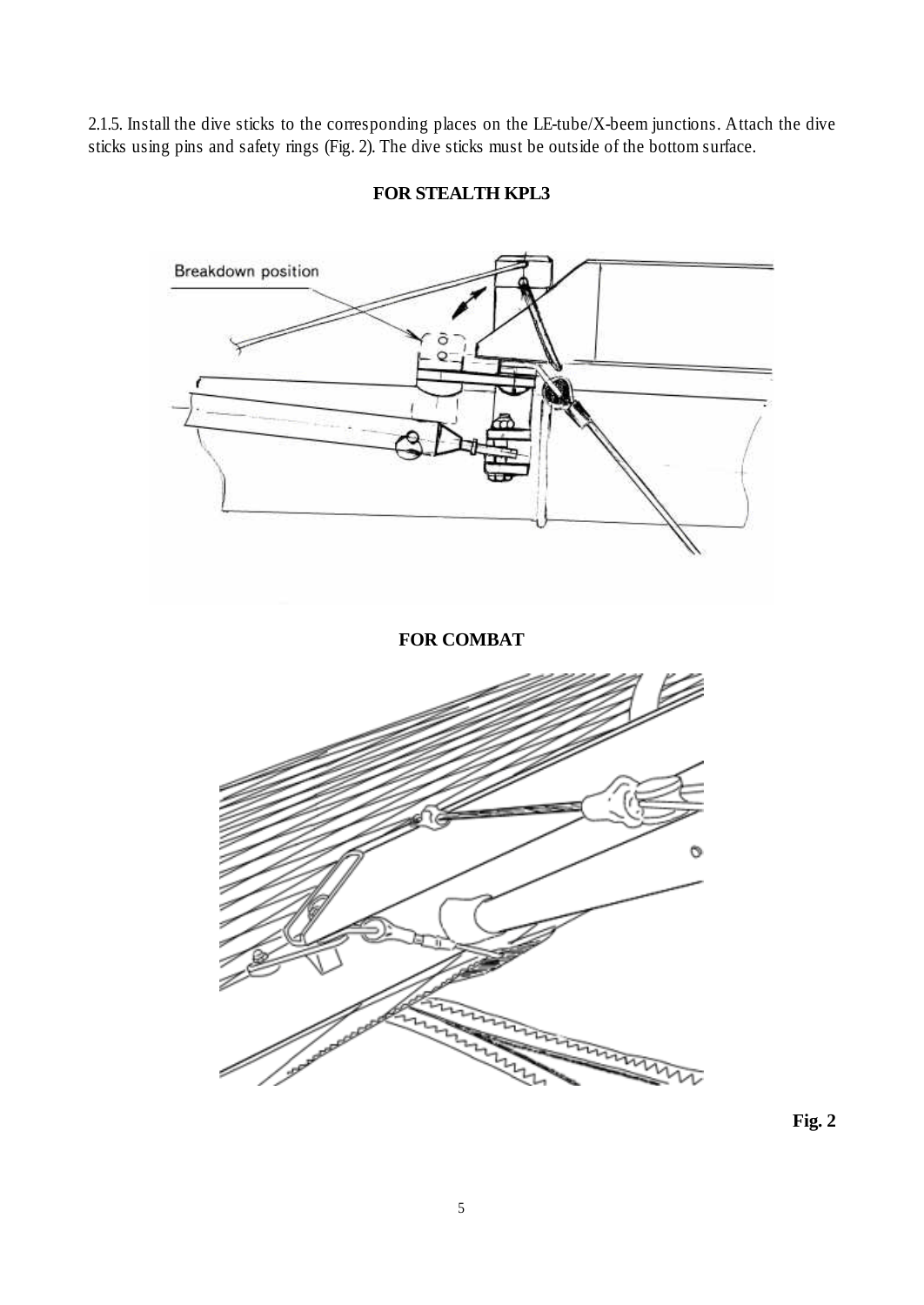## **2.2. Set up procedure from the 6 meters long package**

2.2.1. Remove the speedbar from the bag, spread the uprights. Install the speedbar so that off-set of the speedbar is directed forward in the direction of flight. Attach the speeedbar using the quick-pins. Pass the VG-rope through the cleat, make a knot on the end of the rope (Fig. 3).





2.2.2. Set the glider on the control bar, spread the leading edges so that sail is a little sagged and the glider is resting on the wing tips and on the keel tube (Fig. 4). The keel battens must be rested on the keel tube. Secure the ring of the bottom front wires on the hook on the nose junction.

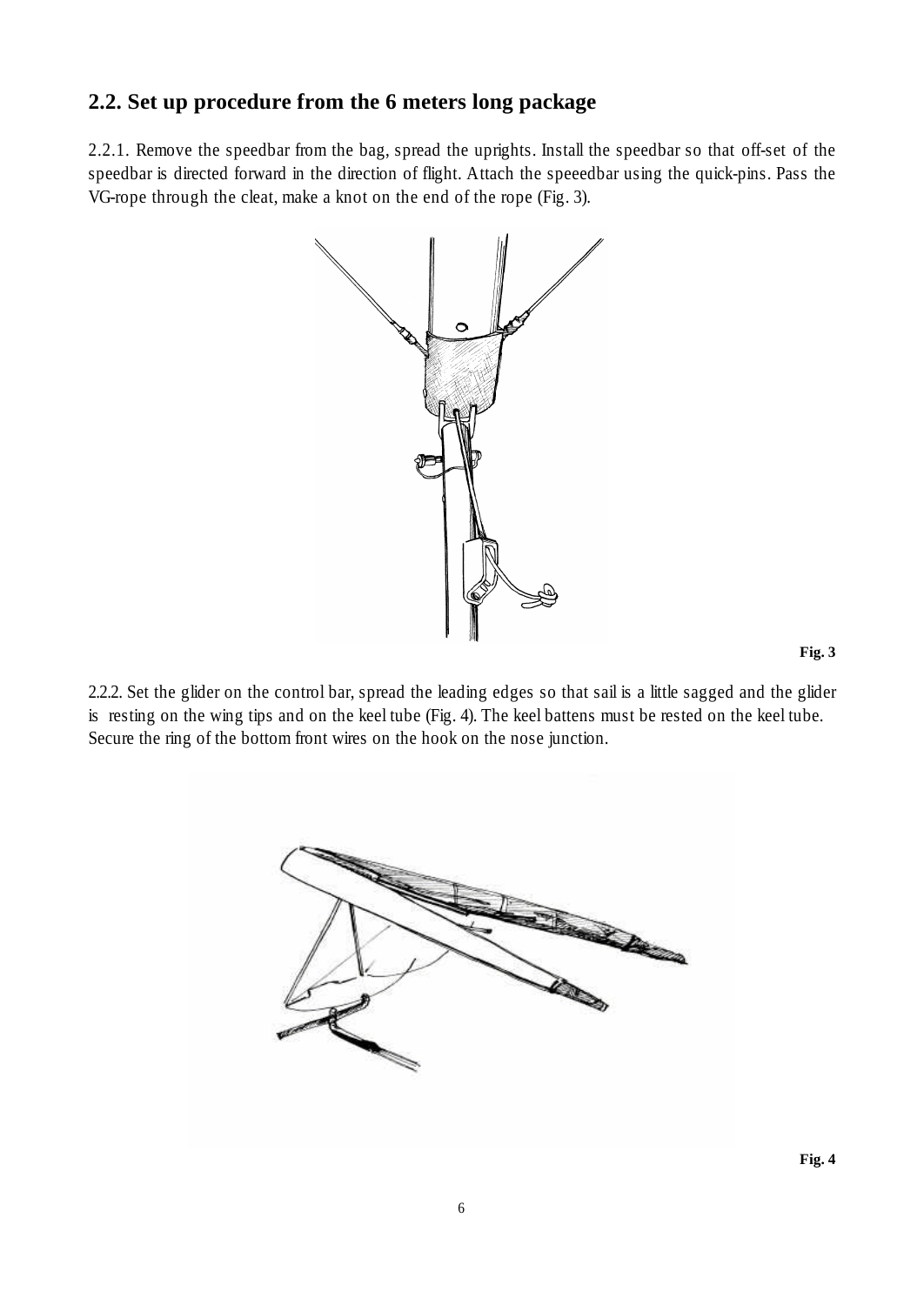2.2.3. Install the small mast on the LE-tubes/X-beam junction to it's proper place. Dive sticks must be outside of the sail. (Fig. 5).

Remove the battens from the bag and insert battens No.2 - 6 into corresponding batten pockets (don't remove the bags from the wing tips). (Fig. 6). Secure each top batten by the rear spring end in trailing edge pocket.



**Fig. 5**

**For Combat.** Install the keyhole tang of the sprog wire over the collared bolt of the sprog tube.



**Fig. 5A**

2.2.4. The hang point spreader bar turn perpendicular to the keel tube.

Insert the battens carefully so as to minimize stress and wear on the sail. Never insert or remove top surface battens with the cross-bar tensioned (except for up to the last four on each side) and never insert or remove battens with heavy wind pressure on the top of the sail or in any condition which causes the battens to slide with great resistace in the pockets.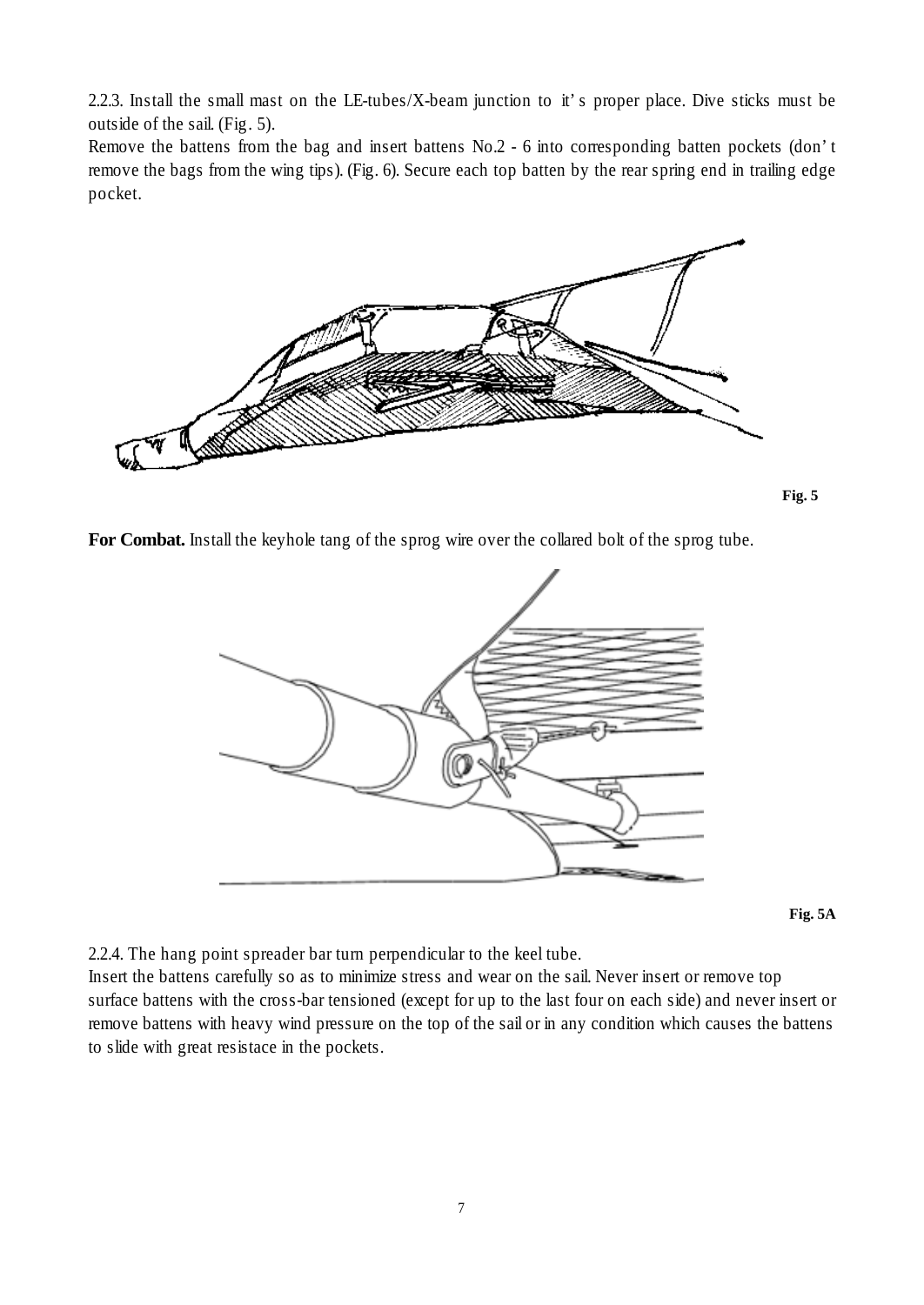



2.2.5. Attach the shackle of the cross-beam tensioning wires to the hook which is placed on the keel tube (Fig. 7). Check that cross-beam wires and VG ropes are not twisted.



**Fig. 7**

2.2.6. Remove the bags from the wings tips, install the remainder of the battens and install the washout tips, just swing them to the right place underneath the corresponding top surface battens through the access zipper in the bottom surface.

2.2.7. Install the tip battens:

- bend the tip batten with angle approx. 60 degrees;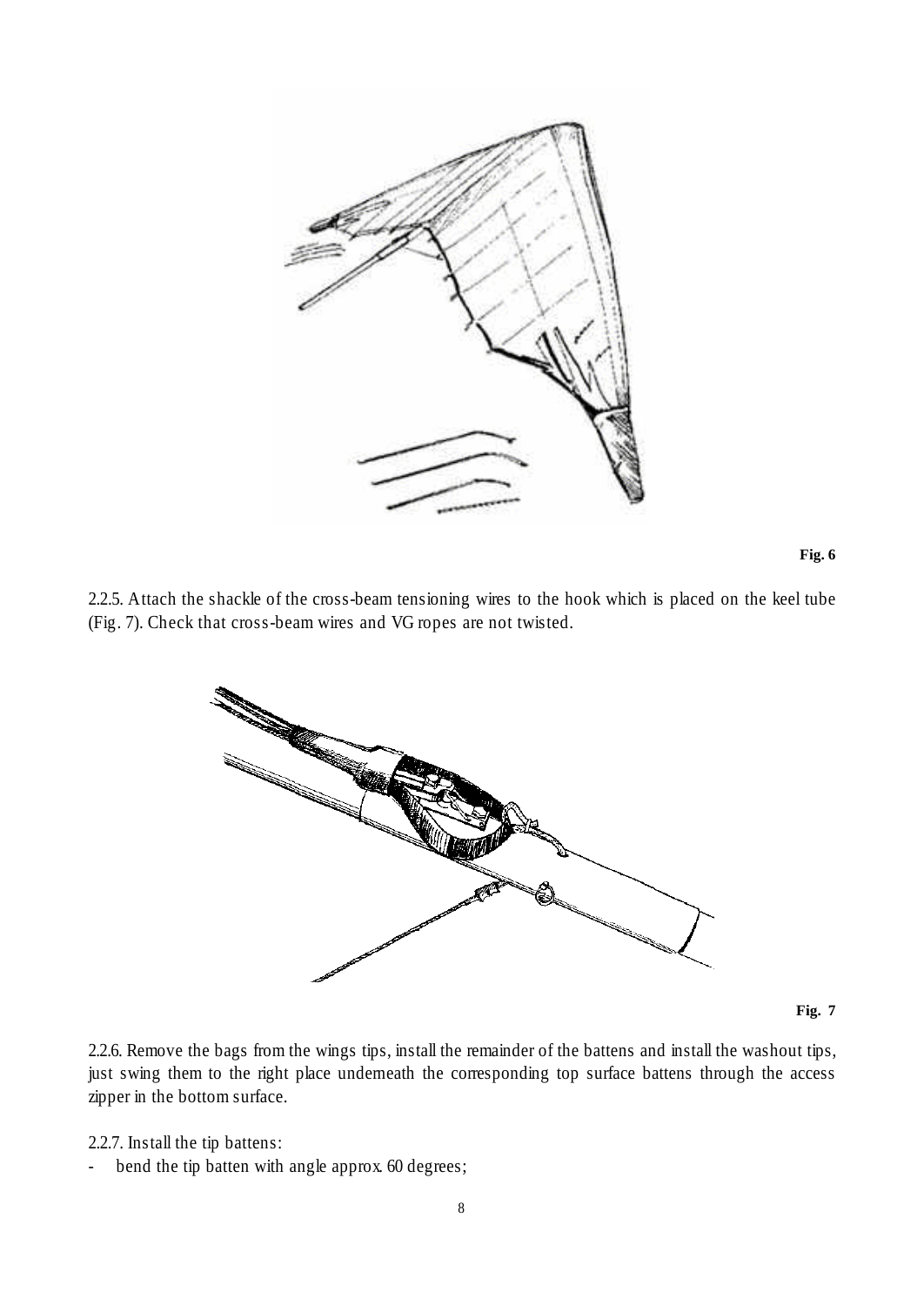- install the batten into the sail with bend going to wards the wing tip;
- install flat end of the batten to the angle of the sail tip;
- straighten it a little bit and guide another end of the batten onto the leading edge batten hook;
- pull the bend towards the keel and gently straighten the batten completely.



**Fig. 7**

2.2.8. Put dive sticks inside the double surface in it's proper place. Zip the zipper. **Note: This is most easily performed with the VG tight.**

2.2.9. Install the bottom surface battens. Secure into pocket by placing folded portion of aft end of the batten pocket over the aft tip of batten. Make sure that the rope loops are outside of batten pocket.

2.2.10. Install the nosecone taking care to align it so that it lies flat on the top and bottom of the saile.

2.2.11. Do a complete preflight inspection of the glider (see Section 2.3 "Preflight inspection of the glider").

#### **2.2. Preflight inspection of the glider**

2.2.1. To do a complete preflight inspection of the glider, check all parts and all assemblies of the glider. Beginning at the nose go around the glider, check all details of the construction. Finish the inspection by checking the keel tube and control frame.

#### **Take your time and inspect entire glider!**

2.2.2. Check the nose junction. The wires must be secured. The keel battens must be resting on the keel tube (Fig. 9).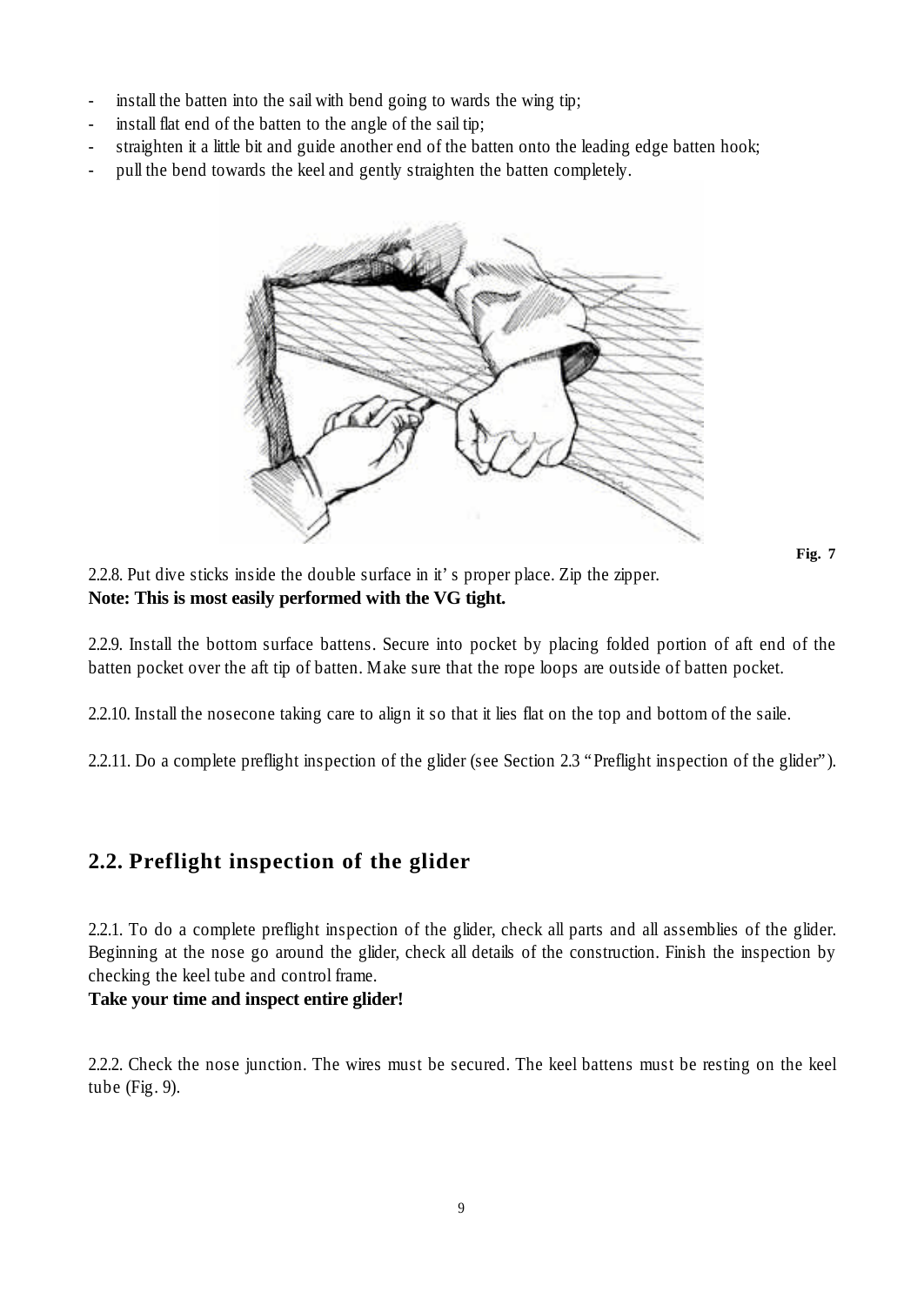

**Fig. 8**

2.2.3. Check that the leading edge mylars inserts have no bends.

2.2.4. Look through the open bottom surface pockets near the X-beam/LE junction and check that this junction is assembled properly and safely secured with the nut and the safety ring (Fig. 9). Zip the zipper near the X-beam/LE junction closed.

#### **FOR STEALTH KPL 3**

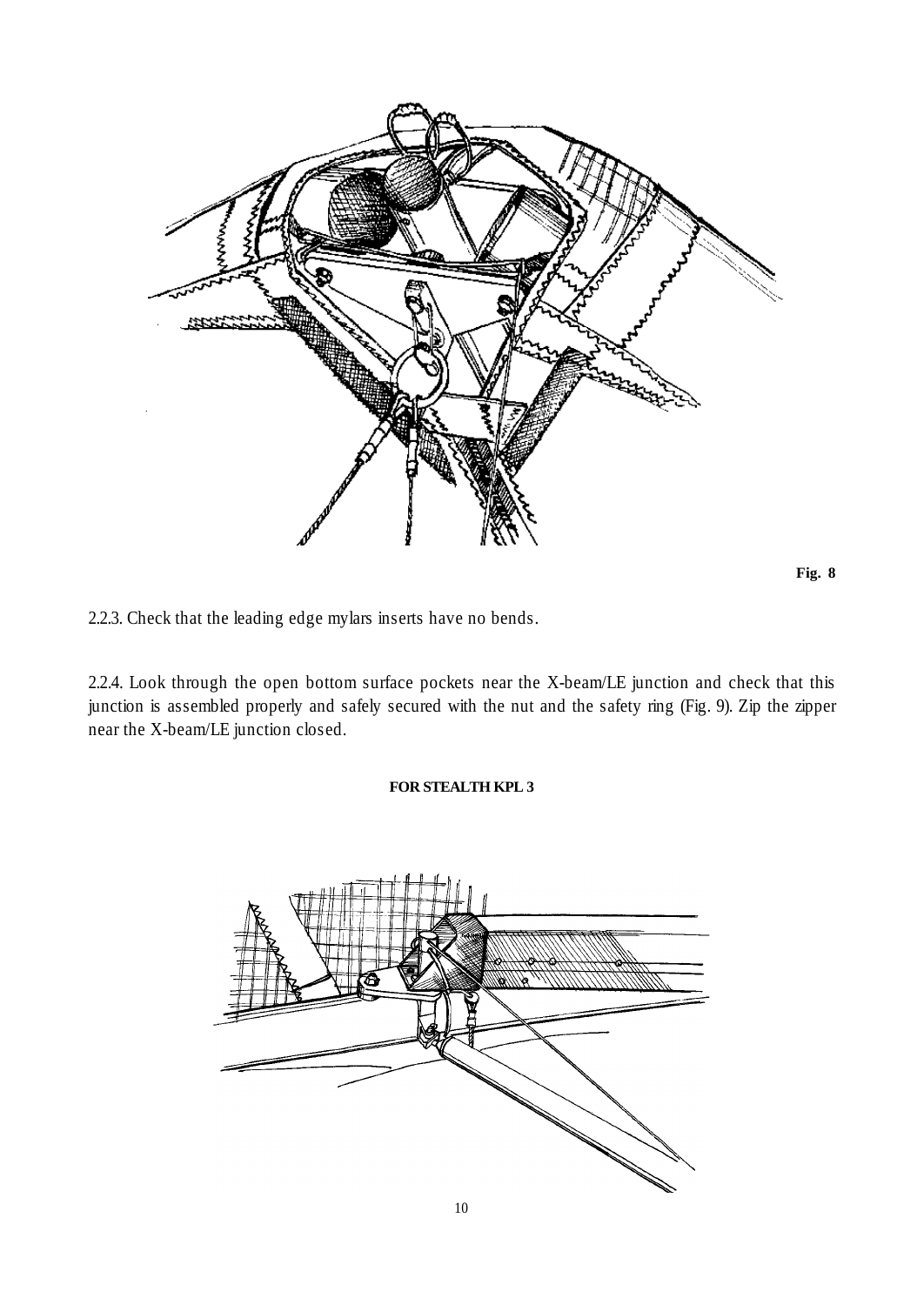#### **FOR COMBAT**



**Fig. 10**

2.2.5. Look into the sail at each wing tip. Tip battens must be rested on the batten stop. The washout tip must be installed. Check for any evidence of dents, deep scratches, cracks or bends in the LE tubes. Be sure that the sail mount webbing is safely and correctly secured in the end cap slot (Fig. 10).



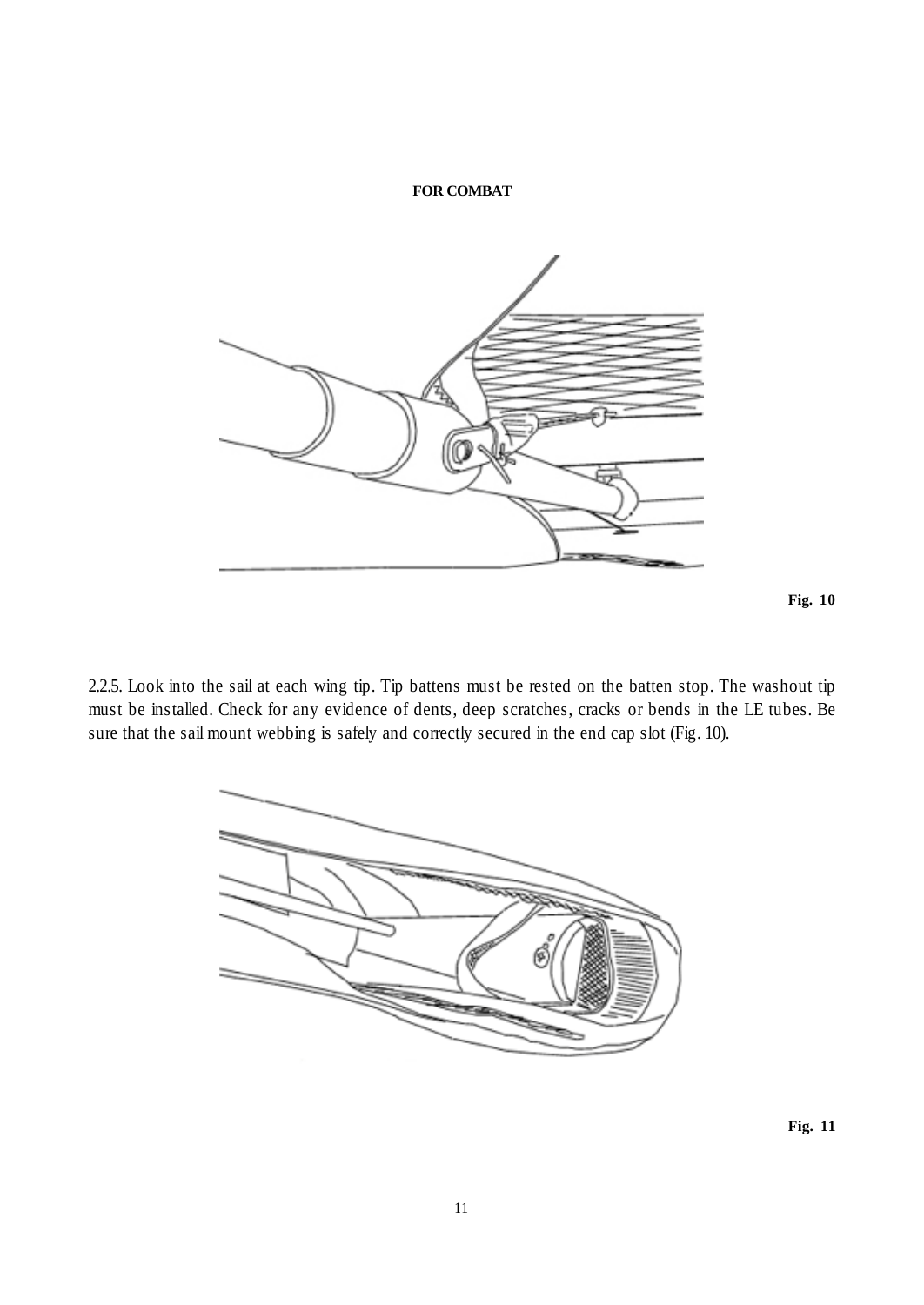2.2.6. Attach plastic wingtips. Put front part of wingtip under sail leading edge on the front part of tube. Put wingtip tightly to inside sail, fix it by velcro.



**Fig. 12**

2.2.7. Check the trailing edge for any cuts, tears or broken stitching. Check that the battens are properly held in place.

2.2.8. Check the rear wires/keel tube junction. Assembly must be connected with the pin and the safety ring (Fig. 13).



**Fig. 13**

2.2.9. Check that X-bar tensioning wire is secured on the hook on the keel tube. Check the proper alignment of the VG ropes - they must not be twisted.

2.2.10. Check the following items through the main undersurface zipper:

- X-beam wire/X-beam junction;
- VG blocks/X-beam junction.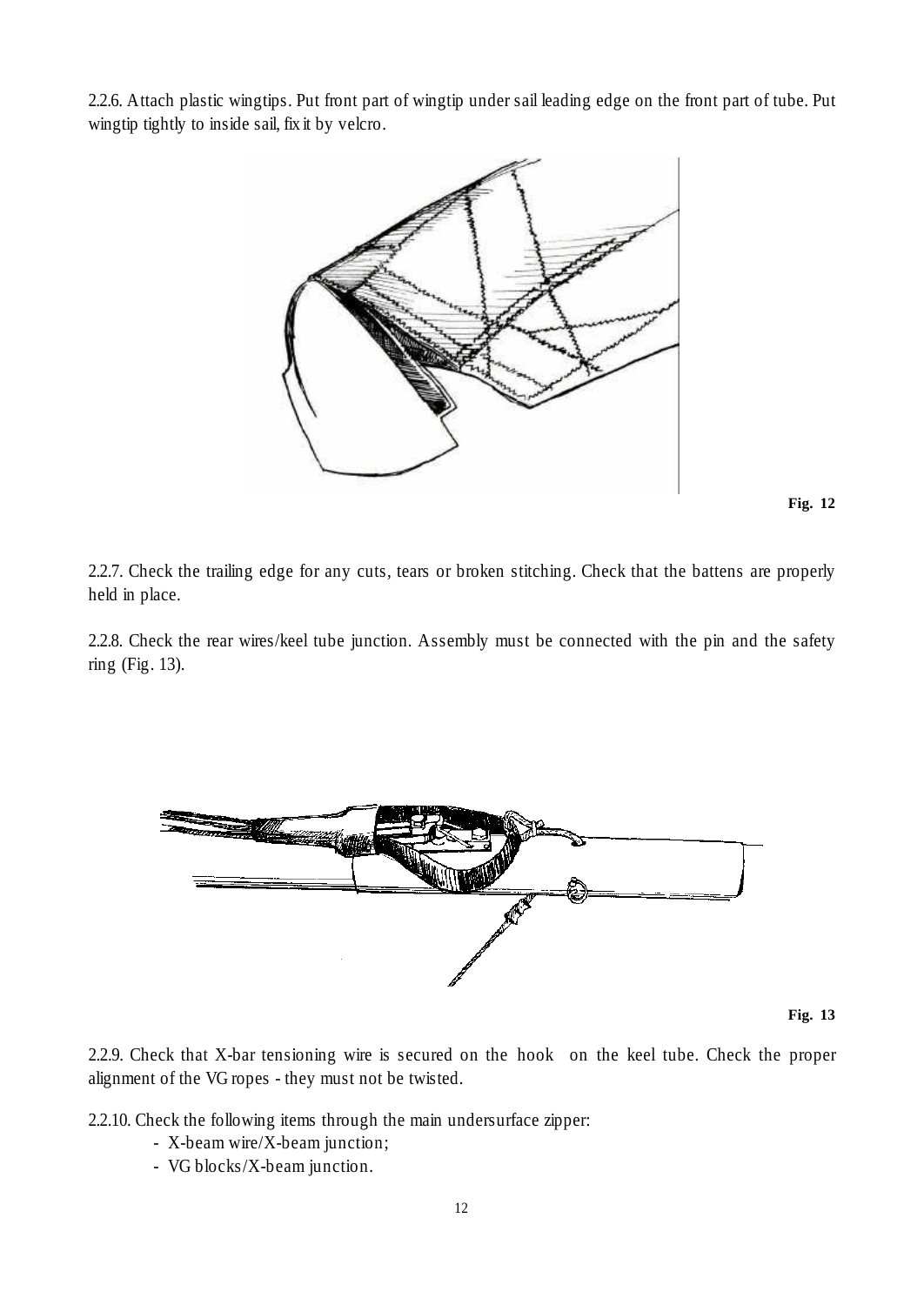The X-beam wire and VG ropes must not be twisted (Fig. 14). Check the ropes for wear, especially near the rollers. Zip the zipper of the bottom surface closed.



**Fig. 14**

2.2.11. Check the main and safety hang loops for wear or broken stitching.

2.2.12. Check the wire thimble fittings on the control bar corners. Be sure that the bottom wires are safely secured. The uprights and speedbar must not have traces of deformation. **Do not fly with bent uprights !**

2.2.13. Check that off-set of the speedbar is directed forward in the direction of the flight. Quick pins must be covered with caps.

2.2.14. Check that the VG is not too hard to pull on and the cross-beam is actuated smoothly.

#### **2.3. Laying the glder flat**

Once you have the glider set up, you can lay it flat on the ground. (This may not be possible with all models.)

2.3.1. Remove the nose cone from the nose junction. Remove the ring of the bottom front wires from the nose hook. Lay the glider nose into the wind.

# **Section 3. PERFORMANCE AND FLIGHT CHARACTERISTICS**

Lift the glider up if it is laid on the ground. To do this you must perform the procedure reverse to that described in the points of Section 2.3. (Laying the glider flat).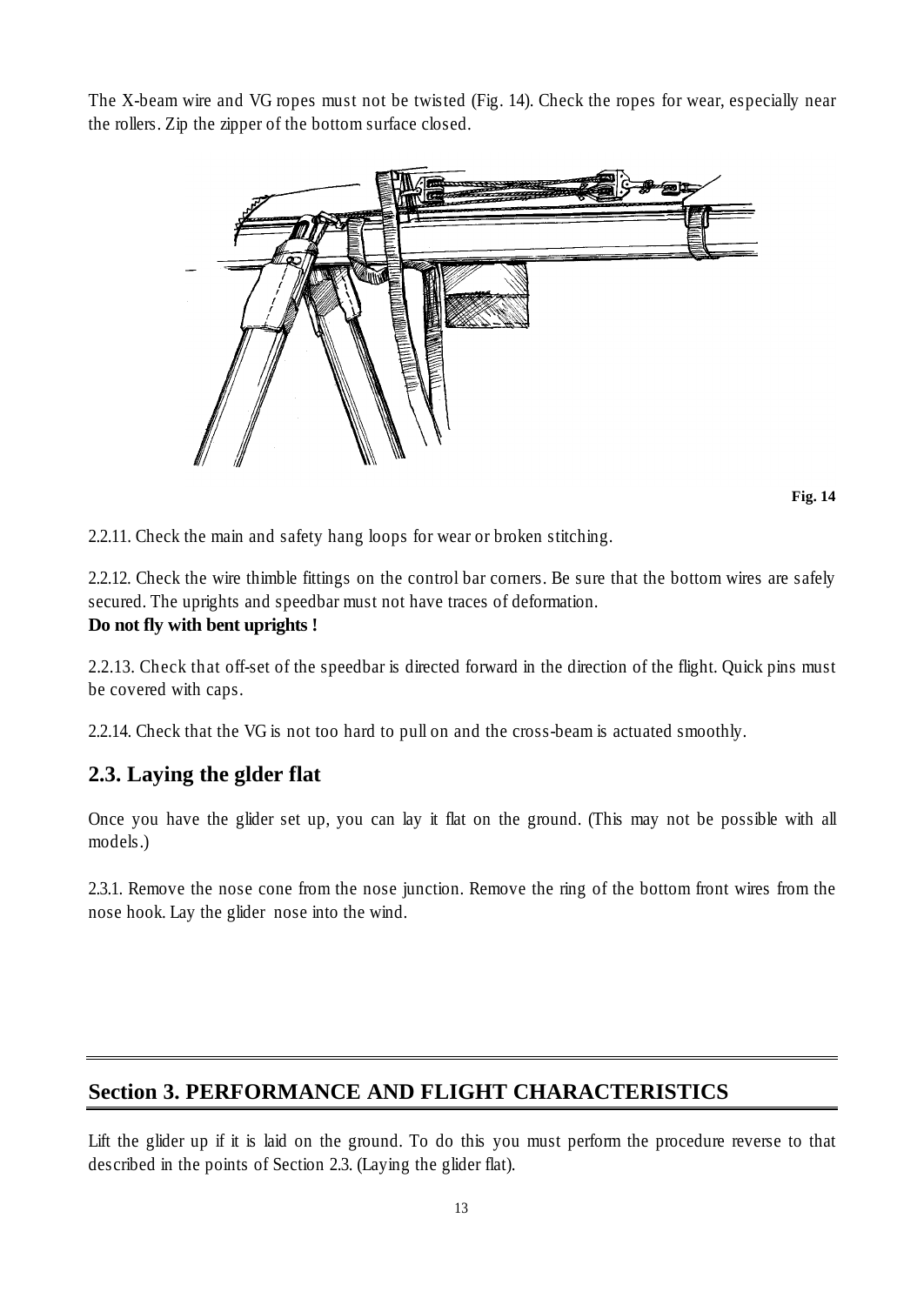Check and adjust your harness. We strongly recommend that you hang as low as possible (as close to the basetube) for maximum ease of roll control. Be sure that no part of the harness touches with the speedbar while pilot moves over all the range of motion.

# **3.1. Take off**

Make sure you are hooked in and check your position hanging in the control bar.

If the wind is more than 8m/s (18 mph) or is gusty, you should have at least one wire assisstant, on the nose wires.

When you hold the glider prior to your take off run, you should have the nose slightly elevated and wings level.

The glider takes off easily in zero winds as well as with strong winds and does not require any special methods of handling. Do not pull in excessively after take off.

# **3.2. Flying**

At first, the handling of the **Stealth KPL 3 and Combat** may seem to be different from some other gliders. The **Stealth KPL 3 / Combat** handles easily at any speed. It is normal for the control bar to trim farther out than some other gliders

**Make your first flights on the Stealth KPL 3 / Combat in smooth flying conditions.**

After you initiate a turn, easing the bar out will make the turn more efficient. The **Stealth KPL 3 / Combat** is stable in multiple 360 degree turns at shallow bank angles in both directions and has no tendency to sideslip.

# **3.3. Speeds to fly**

The range of trim speed of **Stealth KPL 3 / Combat** with VG off is 35 - 38 km/h (22 - 24 mph). The speedbar position in front of the pilot's face corresponds to this range.

The range of stall speed of **Stealth KPL 3 / Combat** is 29 - 31 km/h (18 – 19 mph). The glider is stable in the beginnings of a stall. While pushing out on the bar, the bar pressure is progressive.

**Stealth KPL 3 / Combat** speeds up to 90 - 100 km/h (56 - 62 mph) easily being essentially roll neutral, with little tendency to yaw. The bar pressure is mild, but progressive and consistent.

With the VG on the range of trim speed of **Stealth KPL 3 / Combat** is 40 - 50 km/h (25 - 31 mph). The speedbar position opposite the pilot's chest corresponds to this range. The pitch bar pressure decreases with the VG on. The glider's handling is stiffer with VG on, but within permitted limits.

# **3.4. Turning**

**Stealth KPL 3 / Combat** handles easily, the control efforts in pitch are small. Efficient turns require pilot to ease the bar out. The speedbar position in front of the pilot's face corresponds to the established multiple 360 degree turns at shallow bank angles.

**Stealth KPL 3 / Combat** speeds up very easily. Avoid radical maneuvering near the slope until you are thoroughly familiar with the glider's response characteristics.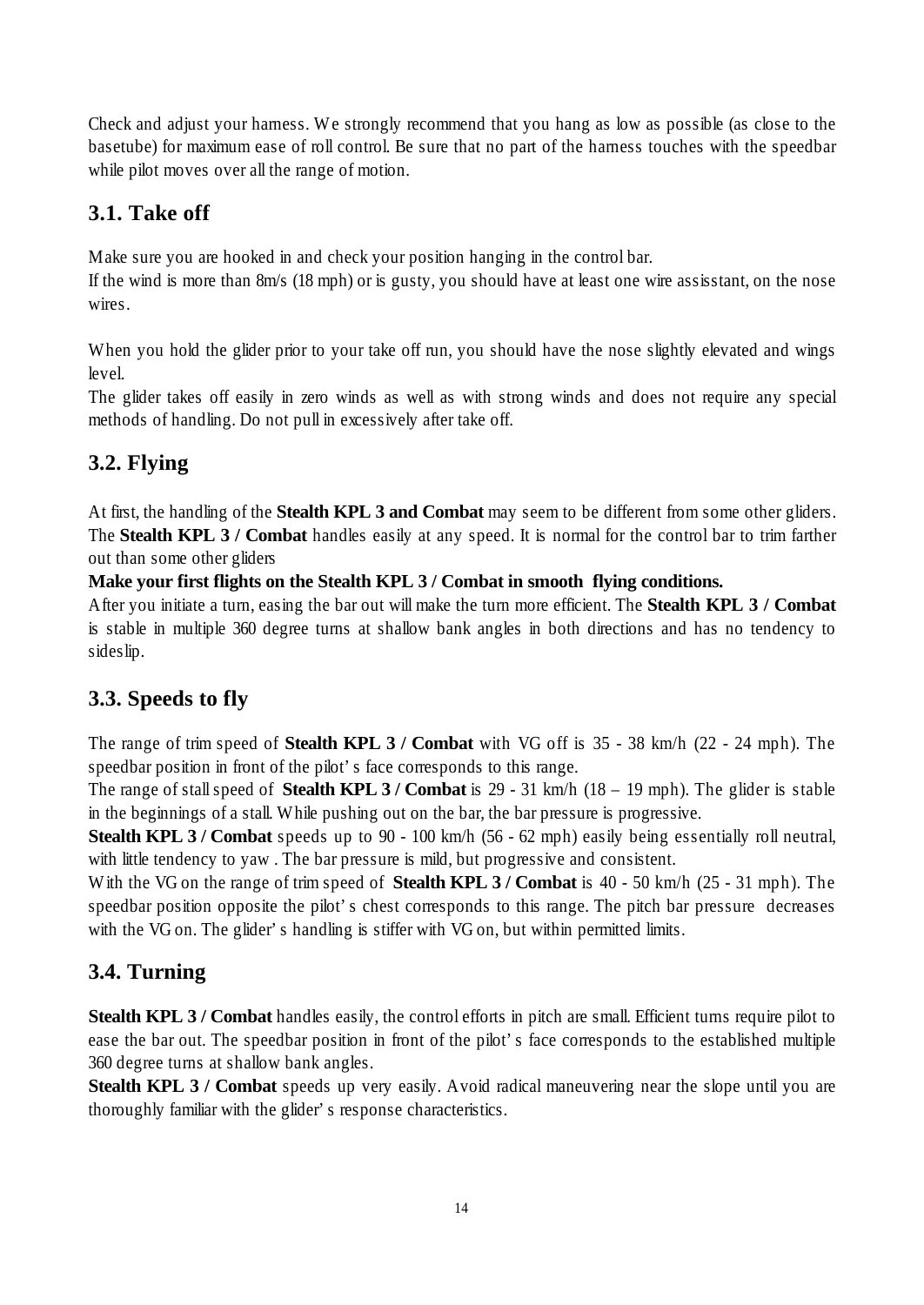# **3.5. Variation of the nose angle (utilization of the VG)**

Take off should be performed with the VG off.

To put the VG on take the VG rope with your right hand and move it along the speedbar. It needs to be done several times to put the VG on all the way. At the end of each pull, check that the rope is secured in the clamcleat on the speedbar.

To take the VG off, pull the rope up and away from the clamcleat and the X-beam will go back to its initial position.

Landing can be performed with both VG on and VG off.

## **3.6. Landing**

As the **Stealth KPL 3 / Combat** is a high performance wing, you should attempt to land into the wind and avoid going downhill.

**Stealth KPL 3 / Combat requires that the pilot fly intently during landing.** 

Keep the wings level, and the airspeed up slightly and fly the glider down until the altitude is 0,5 - 0,8 m (2-3 ft.) from the ground to the speedbar. At this altitude decrease descent rate by pushing slightly on the control bar. When you feel the glider unresponsive to the bar displacement quickly ease the bar out all the way before your feet touch the ground. With a good sharp final thrust, the sudden increase in drag will slow the glider very suddenly and you will land softly.

Do not ease the bar out with extra speed! It leads to an abrupt climb out which requires extra attention to hold nose up to "parachute" to the ground.

With nil wind conditions we could recommend you to use  $1/3 - ?$  VG setting.

# *We wish you many happy landings!*

# **Section 4. BREAKDOWN**

# **4.1. Breakdown into the 6 metres long package**

4.1.1. Take the VG off and detach the plastic wingtips.

4.1.2. Put out the washout struts and place them along the leading edge out of the sail in directon of the tips. Remove the battens from the outboard section of the sail. Put the outboard wing tip bags on (Fig. 13).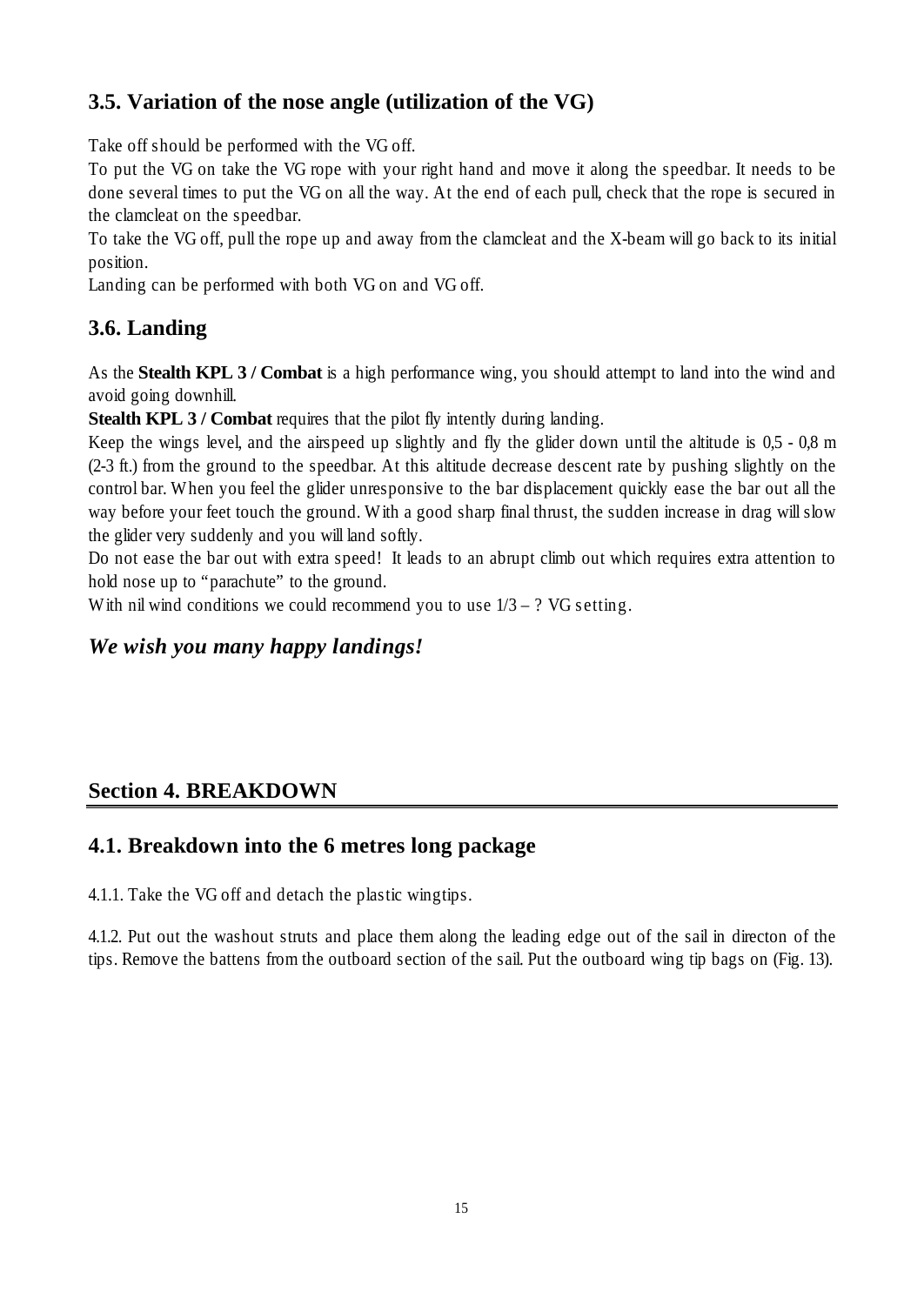



4.1.3. Prepare for removal of the dive sticks by first unzipping the sail and removing strut from inner surface (Fig. 14).

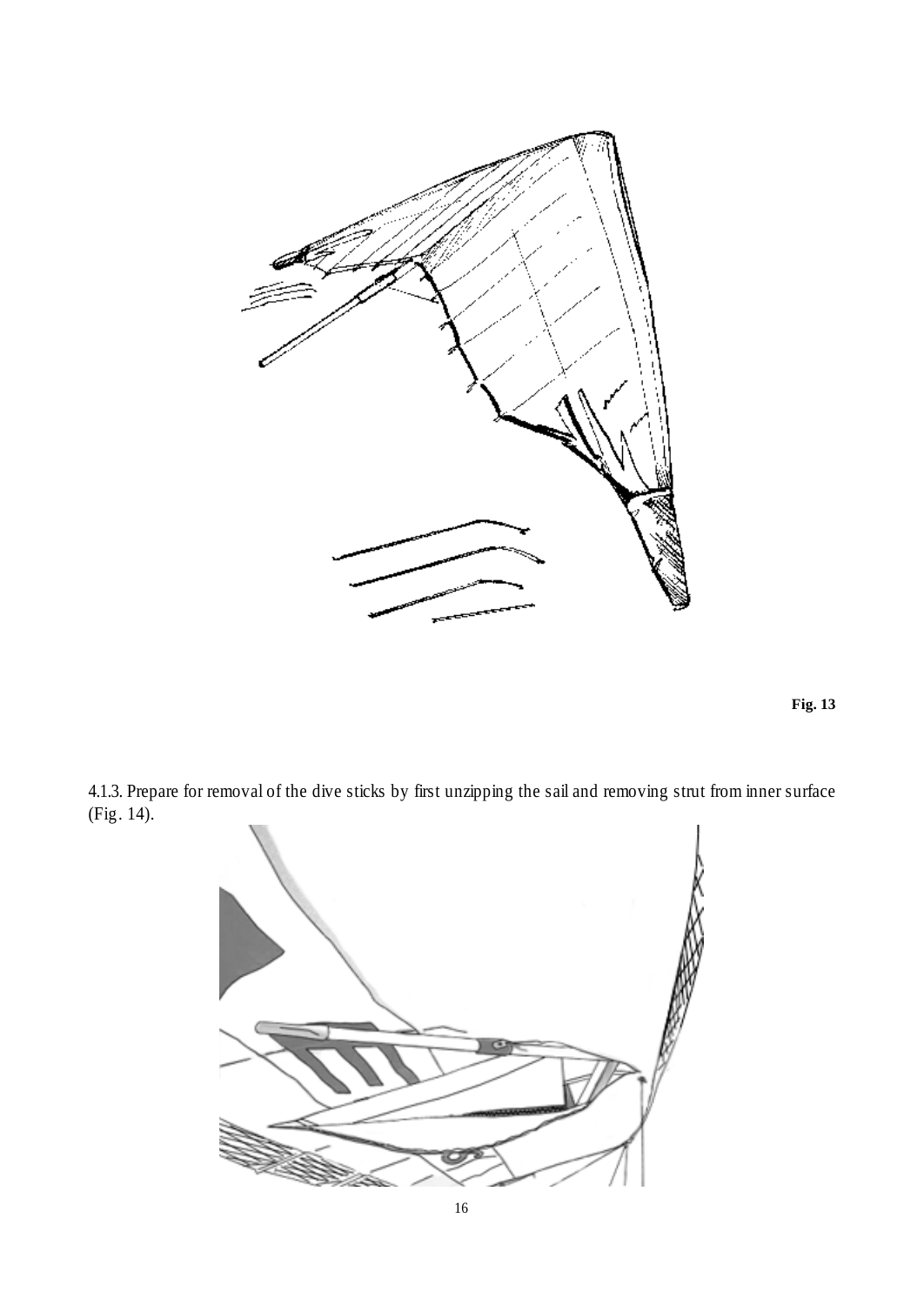4.1.4. Detach the shackle of the crosss-beam tensioning wires from the hook.

4.1.5. Pull the nose cone off and detach the ring of bottom front wires from the hook.

4.1.6. Unzip the bottom surface and orientate the paddings sewed on the sail so that they protect the hardware fittings of the uprights from the contact with sail (Fig. 15). Zip the zipper.



4.1.6. Pull in the wings slightly and remove all battens except the top battens No.1. Remove only the batten spring ends from the trailing edge pockets. Put the battens into the bag.

**Do not forget to remove the undersurface battens from the sail !**

4.1.7. Pull the wings in parrallel to the keel tube. **Take care that the shackle of the cross-beam tensioning wires don't get caught where it enters the sail !**

**For KPL3:** Pull out small masts on the LE-tube/X-beam junction.

For Combat: Detach the keyhole tang of the sprogwire from the collared bolt of the sprogtube.

Spread the sail so that both the top and bottom surfaces of the sail are equally taught, roll the sail up to the dive sticks and place it along the leading edge. Secure the sail at dive stick with the velcro ties. Continue rolling the sail up to the wing tip bags and secure the wing with more velcro straps (Fig. 16).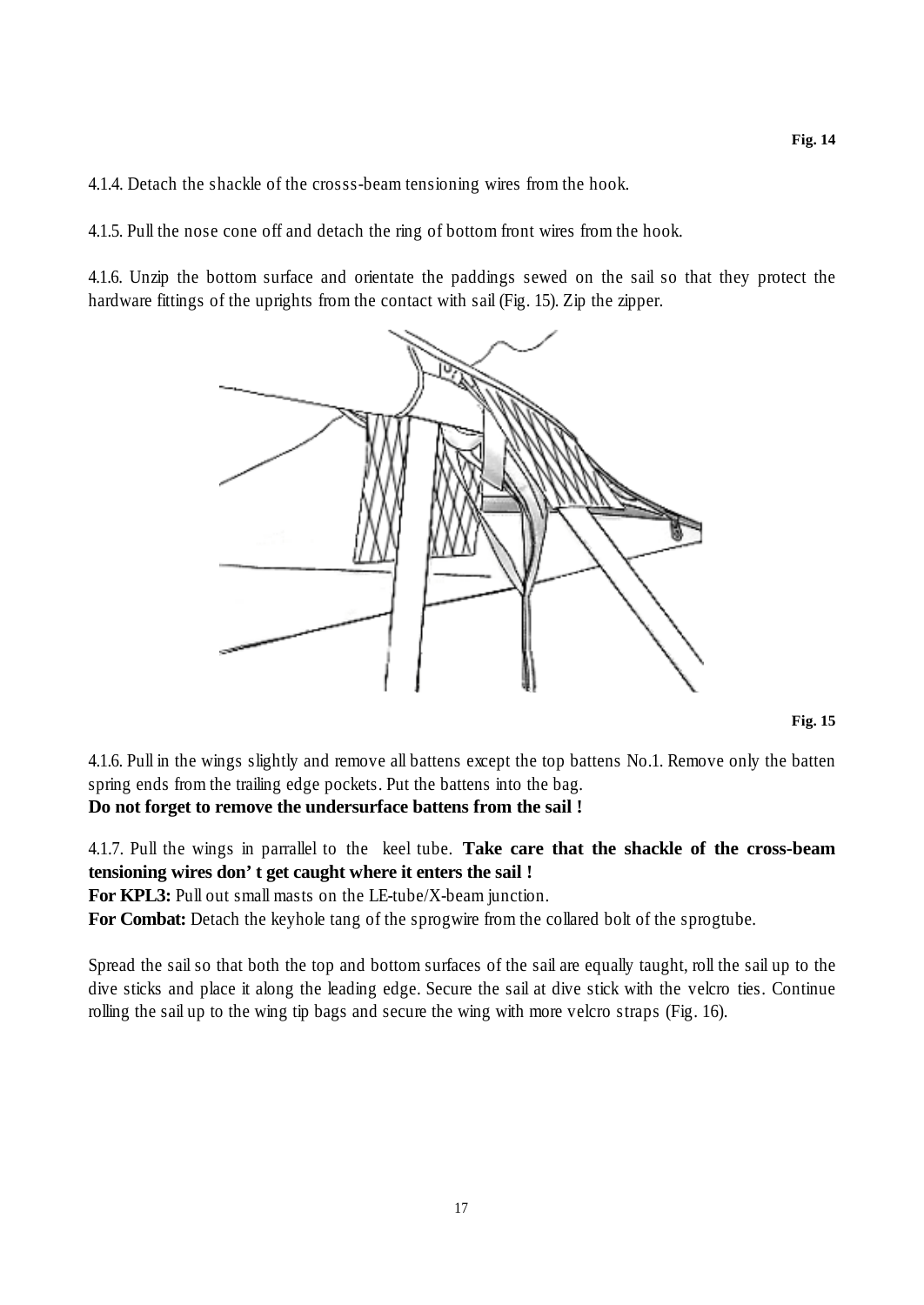

#### **Fig. 16**

4.1.8. Cover the rear keel tube/wires junction by a protective bag. Place the bags with battens on the nose section along the keel, put the nose cone under the velcro strap that is nearest to the nose tighten tape (Fig. 16). Fit the bag over the glider (from the upper side).

4.1.9. Lay the glider in the bag on the ground. Detach the speedbar from the uprights. Bring all wires forward along tubes and place uprights inside the folded sail. Place speedbar between the leading edges in the bag provided.

4.1.10. Cover the upright junctions in the low control bar corners by the protective bag and place them along the keel tube. Straighten the bottom wires and the spacer between the uprights. Zip the zipper on the bag.

The glider is ready for transportation.

#### **4.2. Breakdown into the package 4 metres long**

4.2.1. Perform the procedures as described in the points 4.1.1. - 4.1.10., except the last procedure.

4.2.2. Remove the sail mount webbing from the leading edges end caps. Press the spring lock pins through the sail and remove the tubes No.3 from the sail.

4.2.3. Place the leading edge of one sail over the other one, fold the sail to the nose and fix it with the velcro strap to the bag.

4.2.4. Place the detached leading edges into the bag and zip the bag.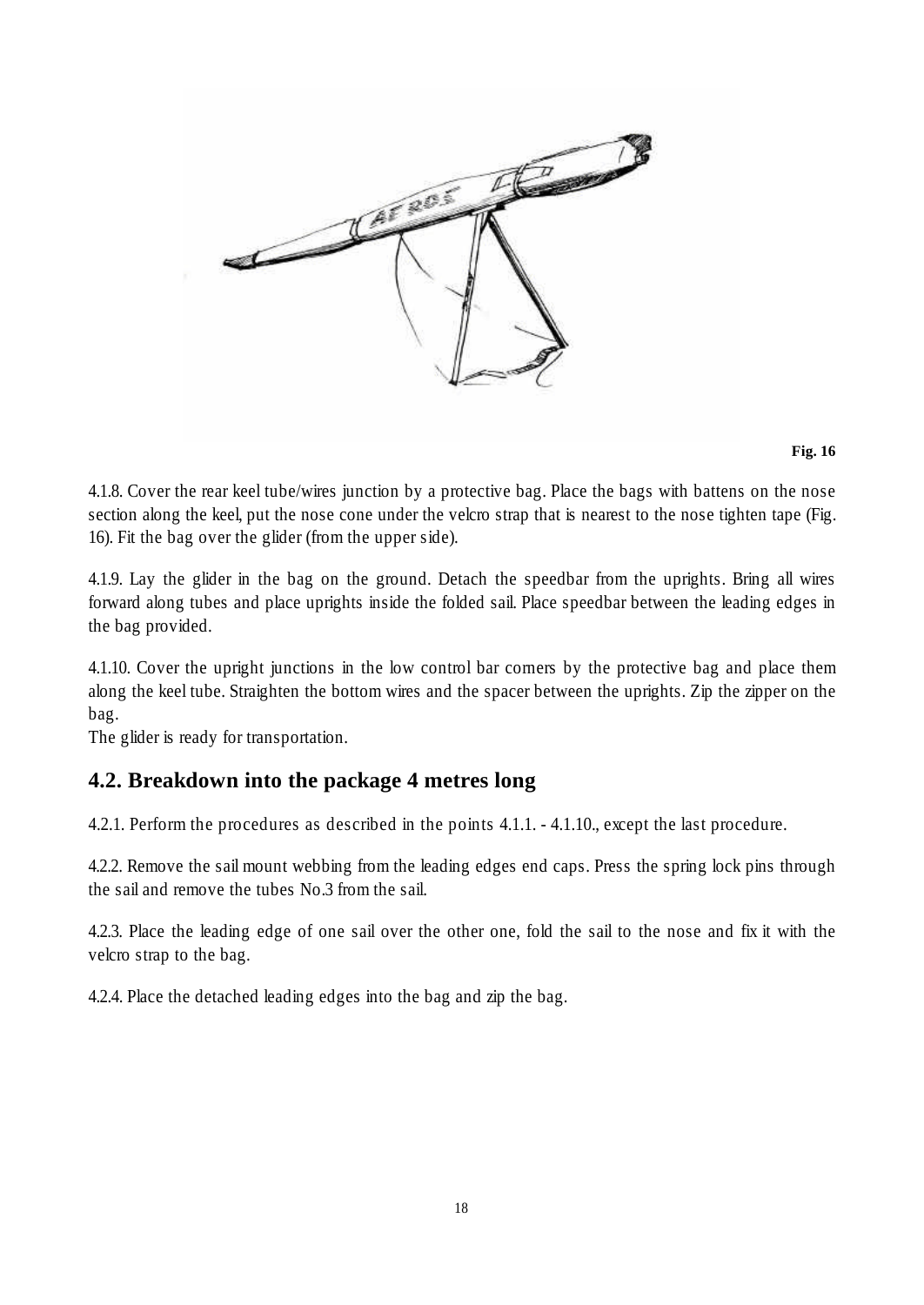# **5.1. Tuning**

Properly tuned, the glider is comfortable, well controllable and safe in all permissible flight modes.

**Stealth KPL 3 and Combat** has several adjusting points can be used for essential changes of performances.

**ONLY ADJUST ONE THING AT A TIME !**

# **5.1.1. Hang point**

The range of trim speed of **Stealth KPL 2** is 35 - 38 km/h (22 - 24 mph). The speedbar position in front of the pilot's face corresponds to this range.

If the control bar wants to go forward - the trim speed is too low. Move the hangpoint tower to the next forward hole on the keel tube.

If the control bar goes backward, the sink rate increases and the handling becomes more heavy - the trim speed is too high. Move the hangpoint tower to the next backward hole on the keel tube.

**Do not miss the holes in the keel tube during hang point position adjustment !**

Pilot's weight has an effect on trim speed. If the trim speed is got for a pilot of 80 Kg, a pilot of 60 Kg has to move the kingpost to the next backward hole to keep this trim speed.

# **5.1.2. Turn trim**

Turns are caused by an an asymmetry in the glider. If you have a turn, first try to make the glider symmetrical in every way. If a turn only appears at VG settings of ? to full tight, it may be an indication that the sprogs are set assymetrically.

In this case you have to lower the sprog on the side the glider is turning towards or raise the other sprog by the same amount.

To lower the sprog, turn it clockwise. To raise the sprog, turn the entire sprog conter clockwise. One full turn raises or lowers the sprog about 20 mm.

If you have a turn both with VG on and VG off, you can correct it by rotating one of sail mount plugs. A left turn is corrected by twisting the right sail plug clockwise (twisting the sail up at the trailing edge). Don't forget to fix the plug in the chosen position using the screw.

#### **5.2. Periodical maintenance inspection**

Your glider should have a periodical maintenance inspection:

- prior to beginning its operation;
- any time you suffer a hard landing to find a possible deformation of the frame;
- every year or 50 hours of airtime whichever comes sooner.

#### **5.2.1. Inspection of the frame**

Inspect all tubing for any residual deformations, dents, signs of corrosion or cracking, especially around bolt holes and sleeve ends. Inspect all wires for broken strands, kinks, corrosion etc. Especially take care about the bottom side wire which is the most loaded in the glider construction! Change wires every 100 hours or every year whichever comes sooner.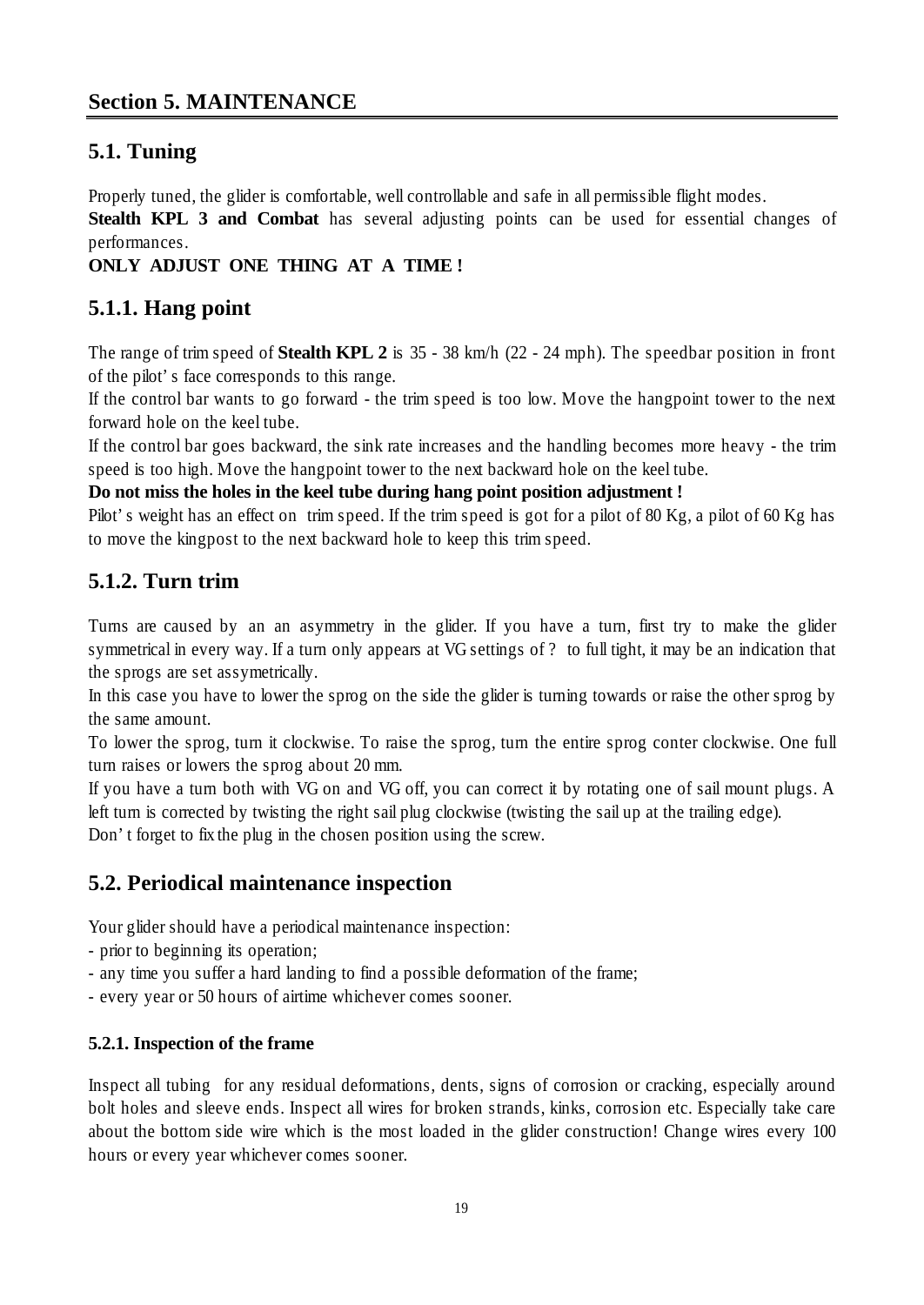Whenever replacing nuts and bolts be careful not to overtightenon replacement as this may damage tubes and wires. Where nyloc type nuts are used be sure at least a minimum of two threads are visible.

#### **5.2.2. Inspect the main and safety hang loops for wear and replace it is any wear is indicated**

#### **5.2.3. Inspect the sail**

Inspect the sail carefully for tears and broken stitching, especially along the trailing edge, the sail mount webbing attachment point at the wing tips and the keel section stitches. Have any discovered defects repaired. Contact manufacturer or \_\_\_\_\_\_\_\_\_\_\_\_\_\_\_\_\_\_\_ if the sail is not intact, and you will get professional repairs.

#### **5.2.4. Inspection of the battens**

Compare batten profiles with the template.The template must be placed on a flat surface. True the battens to the template. If you have no template at the moment, check the symetry of the left-wing and right-wing battens.

Have any discovered defects replased.

#### **5.3. Maintenance**

You should continually maintain your glider in a proper state of tune to insure optimum performance and flight characteristics for a long time.

We recommend that you do not expose your glider to any more solar radiation than necessary.

Do not leave your glider on the control bar for a long time when the wind is strong. It will decrease the life of your sail. Keep the glider under your care.

Do not fold a wet sail. In case of necessity you should unfold the sail and dry it thoroughly as soon as possible.

Your sail should never be washed in anything other that fresh water without any soap or detergent.

If you set up or break down your glider take care not to allow sand, soil and dirt to enter your sail, batten pockets or tubes.

Keep the telescopic connectors thoroughly clean as their dirtying will make the set up or break down diffiucult or impossible.

# **5.4. Sail height measurement of KPL 3 / Combat wings.**

The following procedure is to enable a check of hang gliders' sail reflex:

5.4.1. Rig wing on level ground ready for flight.

5.4.2. Lift glider on vertical support (height is about 1,5 m) which support wing in three points: in a place of connection of leading edge and cross beam and also in a place behind of connection of rear bottom cables to a keel tube.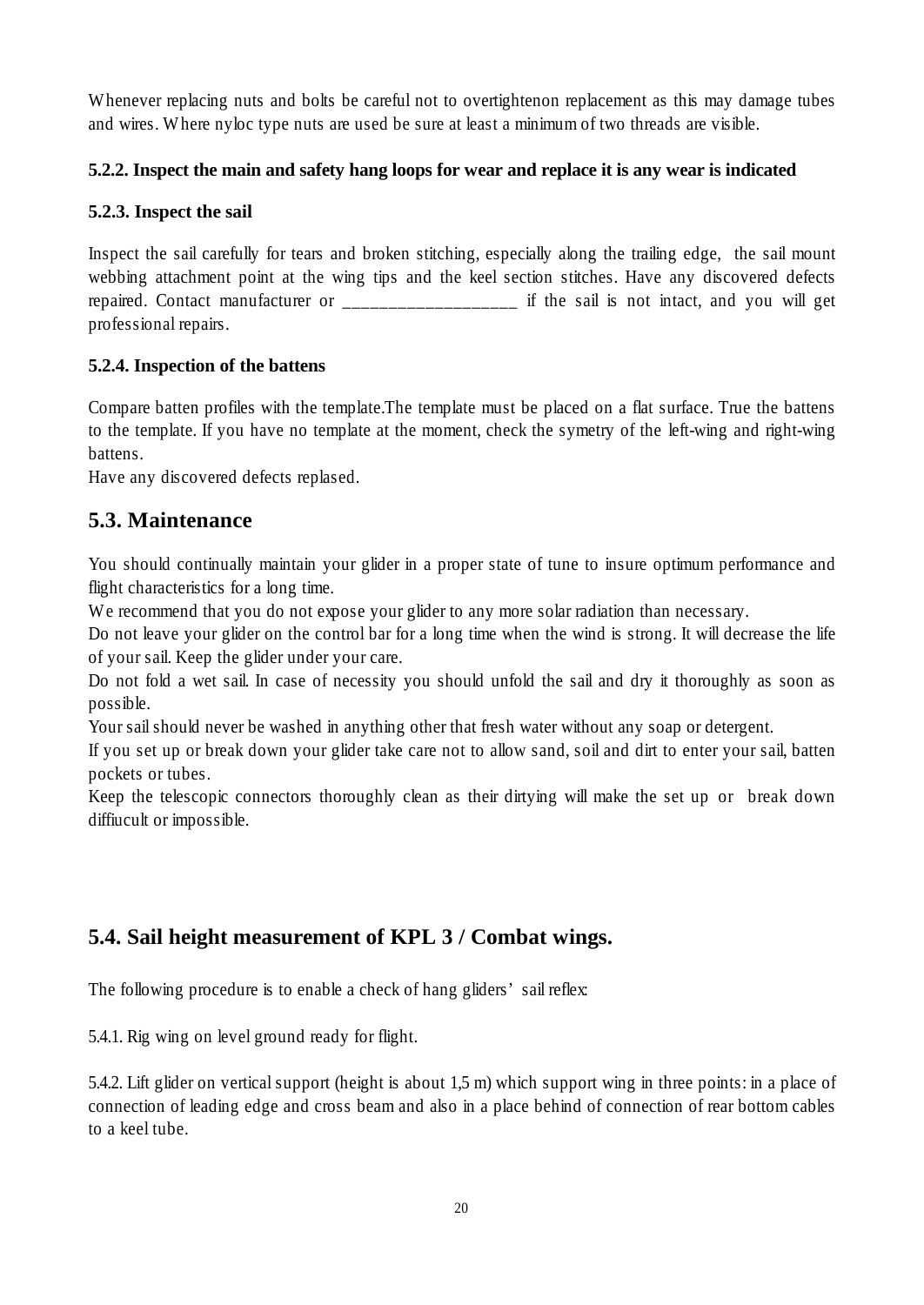5.4.3. Run 10 lbs fishing line from each pair of batten ends number 7, 8, 10 for **Stealth 14 KPL 3** and number 5, 6, 8 for **Stealth 13 KPL 3**, number 7,8,10 for **Combat 14 & 15.** Pull it tight with 130 mm moving of cross beam.

5.4.4. Measure and record distances between the lines and the top of keel tube. Make two mesuares: when VG is on and off. When VG on you must take out rear part of keel tube and make measurements concerning a top level of keel tube (you can use long rule which is necessary densely to put on top keel tube).

5.4.5. Ensure the line runs cleanly from the center of butten. See fig. A.

5.4.6. If recorded distances are less than those of the table AA the wing should not be flown until readjusted as follows. To fly a wing with incorrect heights of sail should result in a fatal accident.

5.4.7. If you'd like to get in a correct range of the sail heights you should open the bottom surface in a place of LE/X-beam connection and remove washout struts, to make 1-2 rotations of a conical tip counter-clockwise. After this return the struts on a place and fix this connection. Measure a new sail heights and if necessary make the same adjustment again.

In this way you can correct assymetrical fly at VG on position.

#### **Table AA**

Permissible range of sail heights above the top level of keel tube

| <b>Batten</b>     | <b>AEROS STEALTH 13 KPL 3</b> | <b>Batten</b> | <b>AEROS STEALTH 14 KPL 3</b> |
|-------------------|-------------------------------|---------------|-------------------------------|
|                   | $VG$ on $(mm)$                |               | VG on (mm)                    |
| $5 - 5$           | $+10$ mm                      | $6 - 6$       | $+5$ mm                       |
| $\frac{6-6}{8-8}$ | $+25$ mm                      | 7 - 7         | $+15$ mm                      |
|                   | $+25$ mm                      | $9 - 9$       | $+20$ mm                      |
|                   |                               |               |                               |
| <b>Batten</b>     | <b>AEROS COMBAT 13</b>        | <b>Batten</b> | <b>AEROS COMBAT 14</b>        |
|                   | $VG$ on $(mm)$                |               | VG on (mm)                    |
| $7 - 7$           | $-10$ mm                      | $7 - 7$       | $0 \text{ mm}$                |
| $8 - 8$           | $0 \text{ mm}$                | $8 - 8$       | $+5$ mm                       |
| $10 - 10$         | $-10$ mm                      | $10 - 10$     | $+12$ mm                      |
|                   |                               |               |                               |
| <b>Batten</b>     | <b>AEROS COMBAT 15</b>        |               |                               |
|                   | $VG$ on $(mm)$                |               |                               |
| $7 - 7$           | $0 \text{ mm}$                |               |                               |
| $8 - 8$           | $0 \text{ mm}$                |               |                               |
| $-10$             | $+5$ mm                       |               |                               |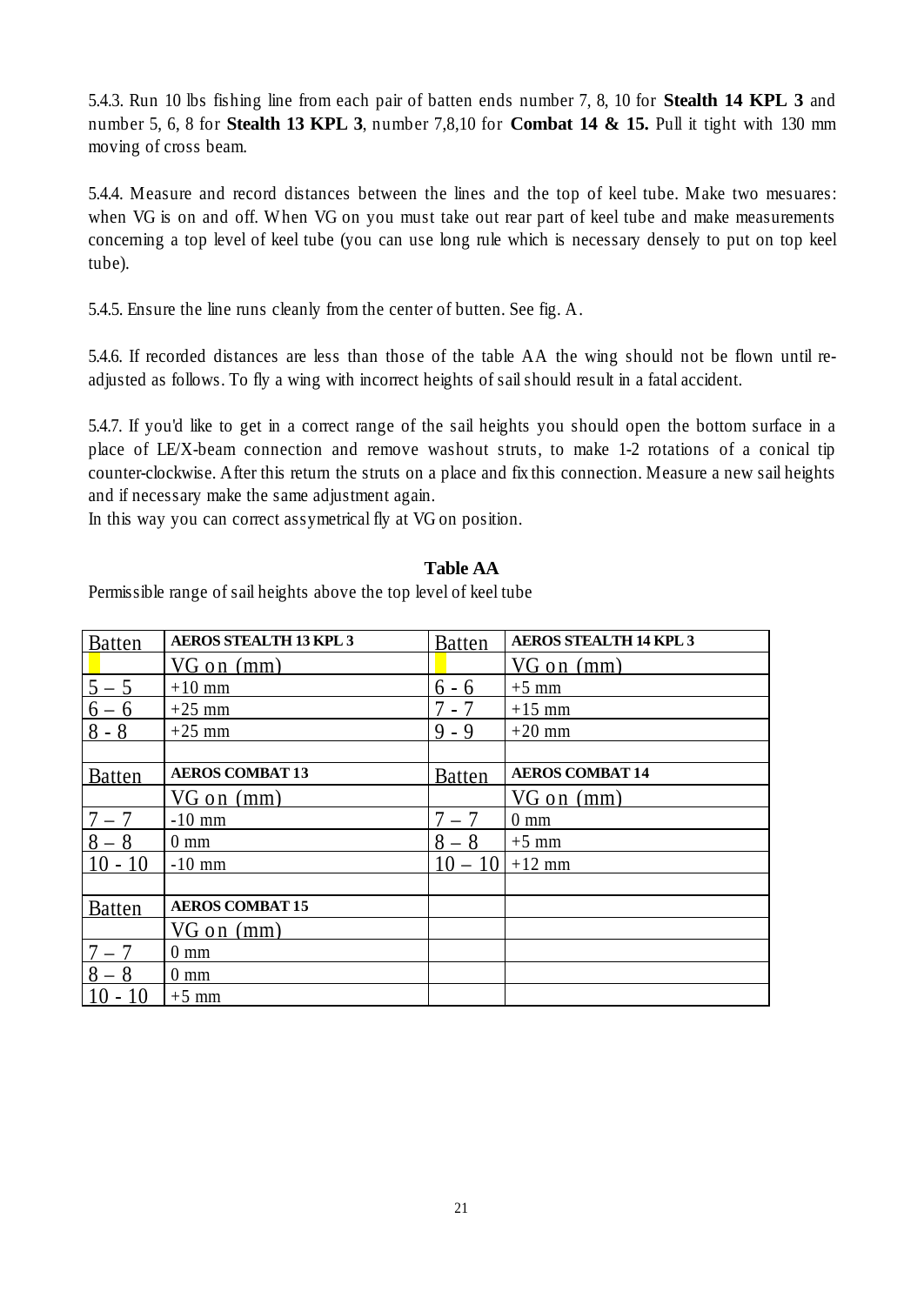

**Fig. A**